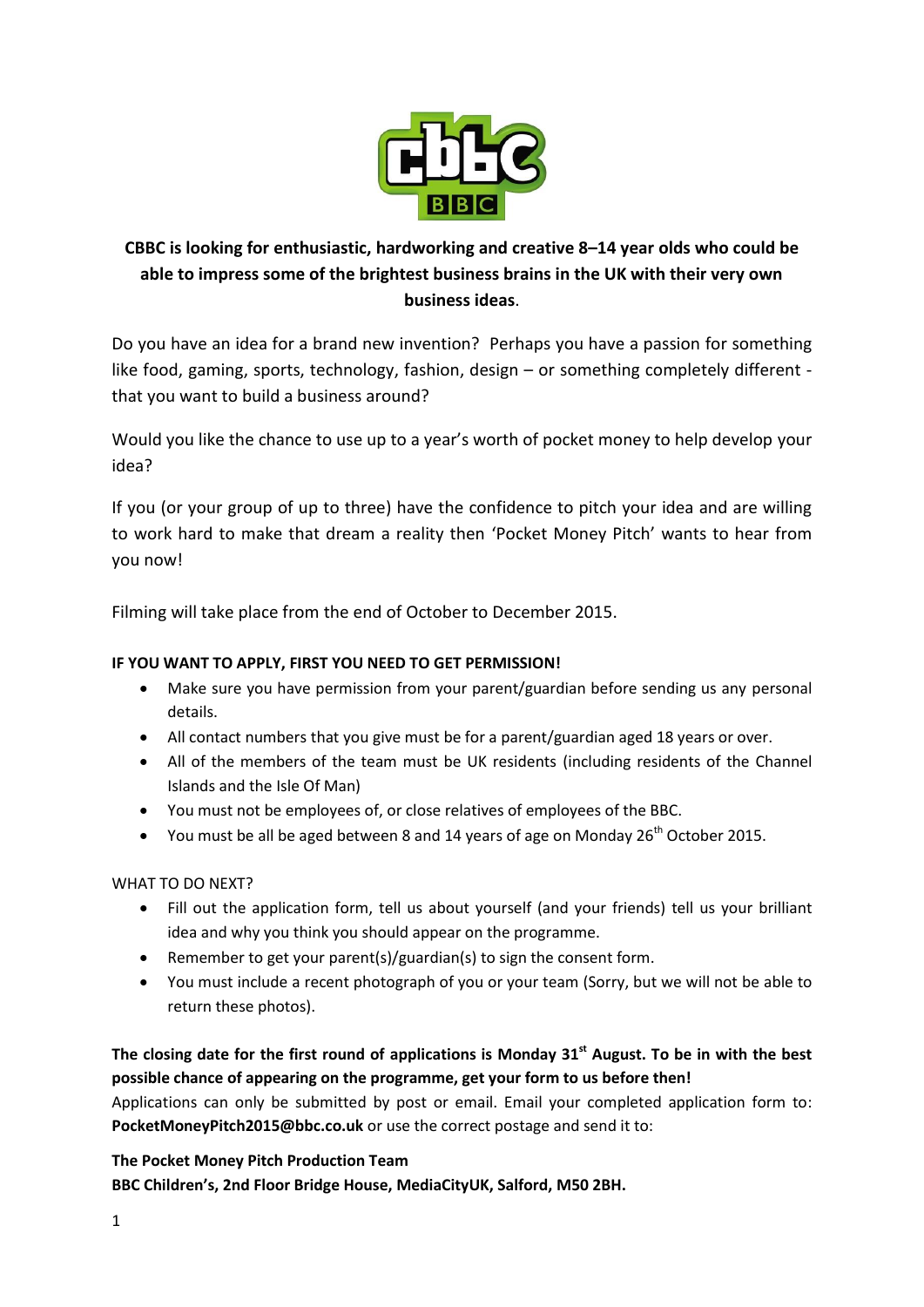**We can't wait to read what you tell us, but we get so many people writing in, we can't promise to get back to everyone, so please don't be disappointed if you don't hear back this time. But don't be put off, send in your idea, it could be the start of something brilliant. Good luck!**

### **THIS PART OF THE FORM IS FOR YOU TO COMPLETE: (NOT PARENTS)**

Please fill in all sections and give us as much information as possible. You can use an extra page if you need to.

| Full name:                         |  |
|------------------------------------|--|
| Nickname (s):<br>(if you have one) |  |
| Date of birth<br>and current age:  |  |
| Hometown:                          |  |
| Name of<br>parent/guardian:        |  |
| IF THERE IS MORE THAN ONE OF YOU   |  |
| Full name:                         |  |
| Nickname (s):<br>(if you have one) |  |
| Date of birth<br>and current age:  |  |
| Hometown:                          |  |
| Name of<br>parent/guardian:        |  |
| IF THERE ARE THREE OF YOU          |  |
| Full name:                         |  |
| Nickname (s):<br>(if you have one) |  |
| Date of birth<br>and current age:  |  |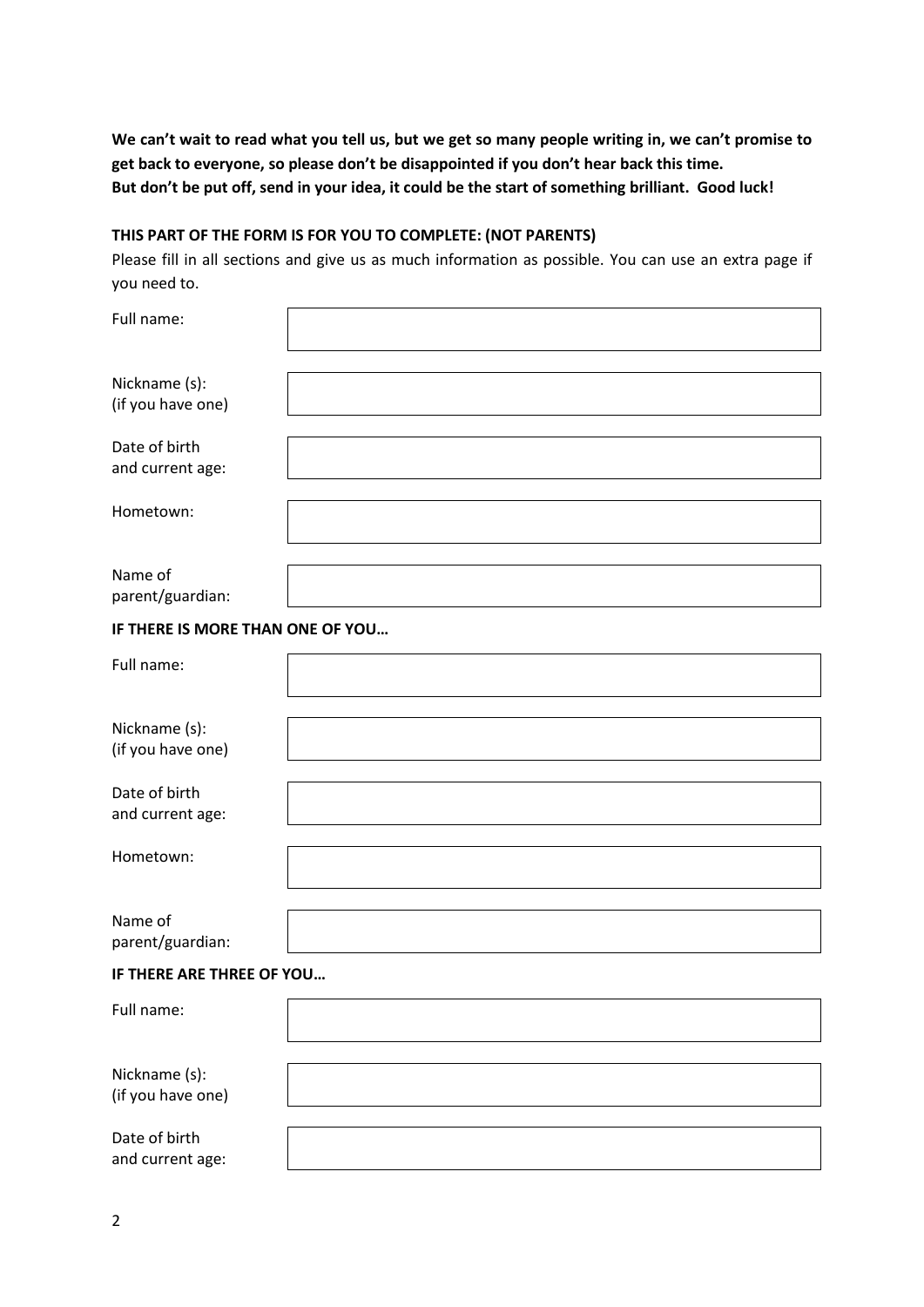| Hometown:                   |  |
|-----------------------------|--|
| Name of<br>parent/guardian: |  |
| What is your business idea? |  |

**Does your business have a name?**

**If you received up to a year's worth of pocket money how would you spend it on your business?** 

**What is unique about your business idea? (What makes it different to everything else?)**

**Will your idea help anyone or solve a problem?**

**Is there a story about how or why you came up with your idea?**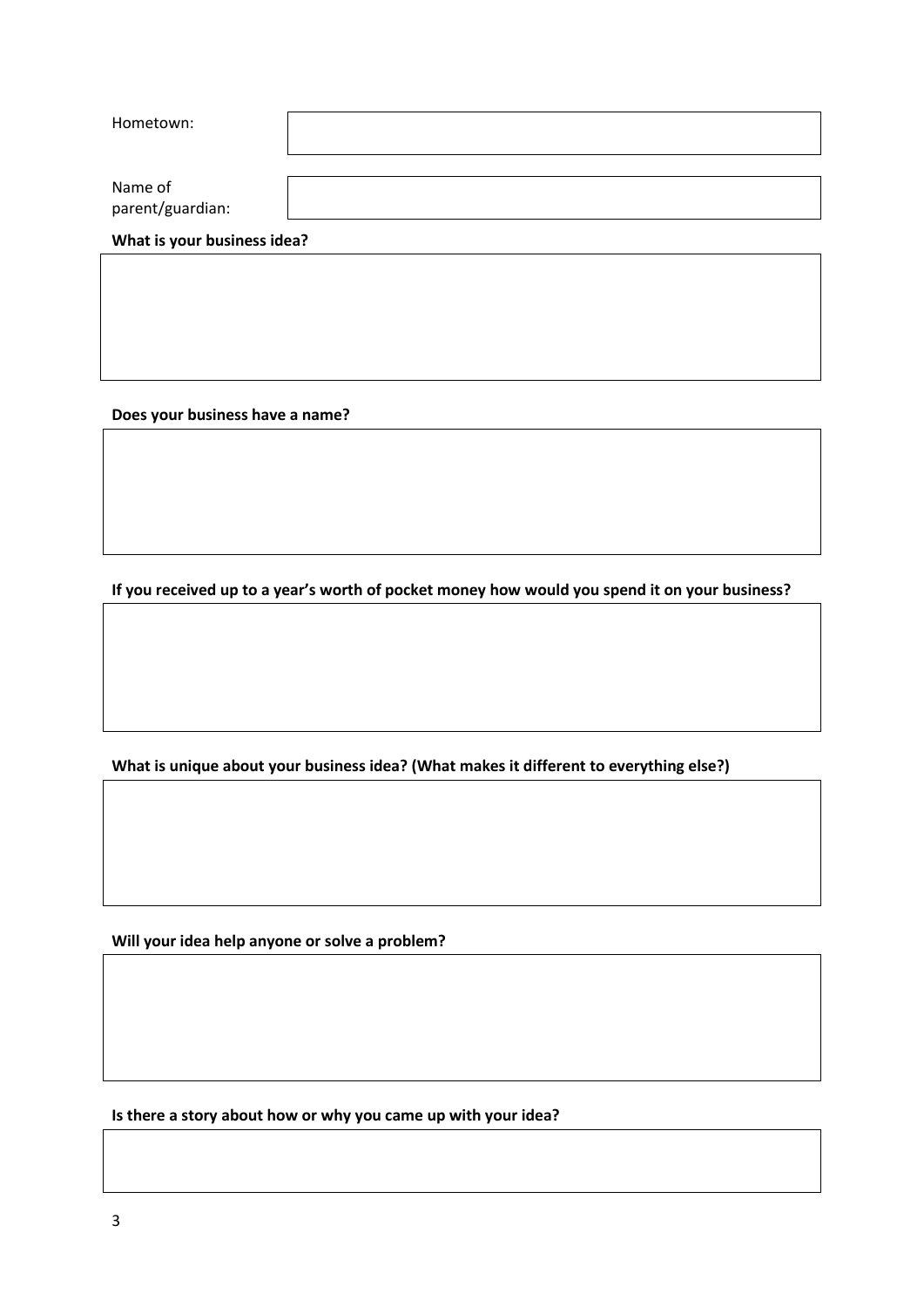**Why would you like to start a business?**

**Is there a successful business person who inspires you?**

**What are your hobbies or interests? What do you do in your spare time?** 

#### **What job (s) would you like when you're older?**

**Are there any adults helping you with your business idea? (This could be a teacher, a parent, or a mentor)**

Yes: No:

If yes, please give details:

Thank you for taking the time to fill out this application form. We will be in touch if we need any further information.

Good luck!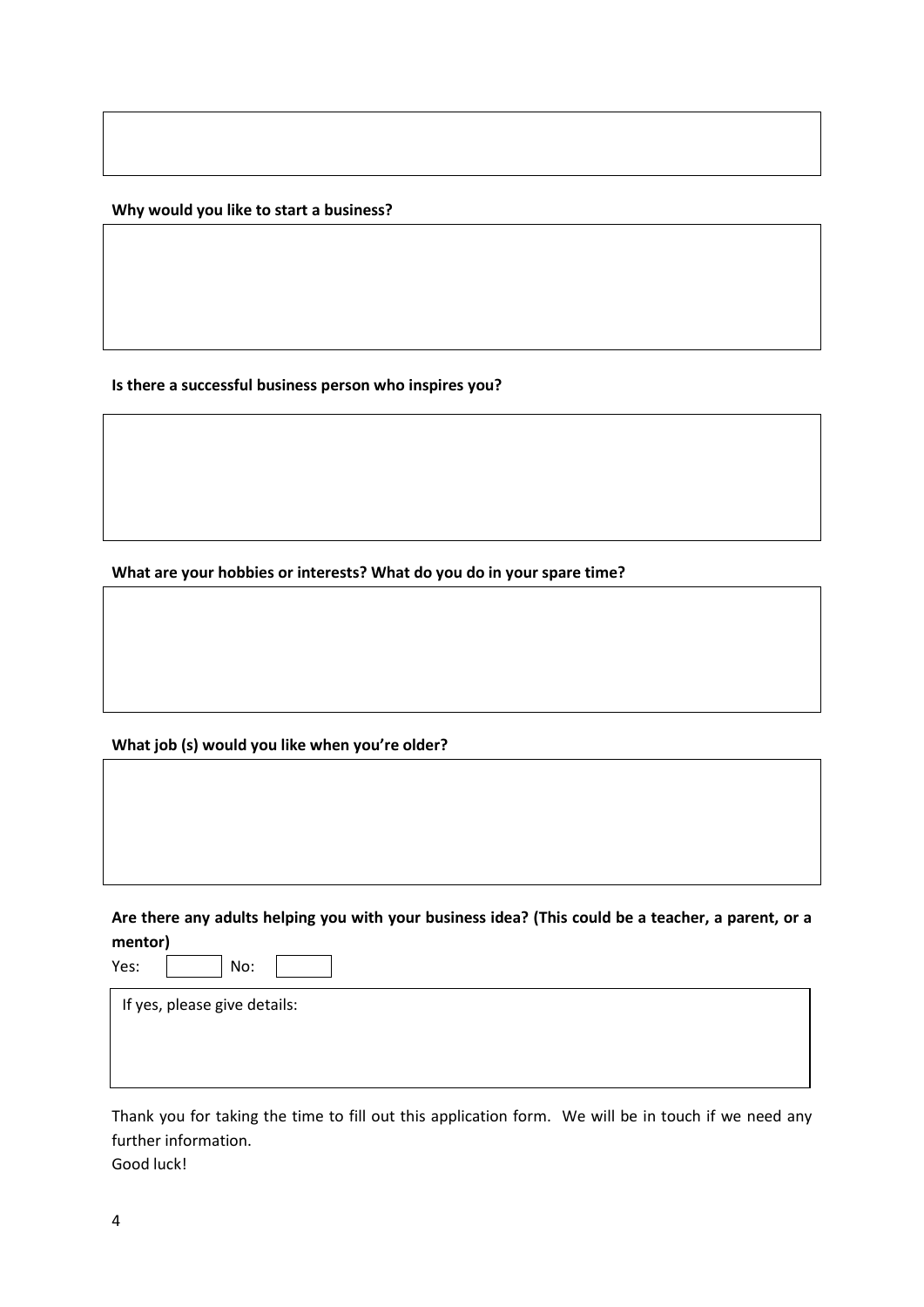#### **PARENTAL CONSENT FORM**

#### **To the Parent or Guardian:**

Your child would like to apply to take part in a new CBBC series called 'Pocket Money Pitch'. They can take part in the show on their own, or as a group of two or three. By completing and signing this form you are giving permission for your child to feature on the CBBC Channel, the CBBC website and iPlayer, the CBBC website, and the CBBC YouTube channel.

## **About the show:**

Pocket Money Pitch is a new entertainment series that will give kids the chance to tell us about their business ideas. If they are able to impress a panel of young entrepreneurs, they could get the opportunity to meet a high profile entrepreneur and receive up to a year's worth of pocket money to help get them one step closer to realising their business dreams.

### **Information that you need to know:**

For the application to be considered, you need to provide the completed application forms, the signed parental consent form for a group application we need a parent from every child to give the information, sign and give their contact details.

Please include a photograph that shows of everyone in the business (which we are afraid cannot be returned).

The first closing date for the first round of applications is **Monday 31st August.**

Please note:

- Involvement in the programme will be subject to the BBC gaining the necessary licences and permissions for filming.
- There are no guarantees your child will be chosen to take part in the series.
- All production decisions are at the sole discretion of the production team.
- For the application to be considered, your child must be aged between 8 and 14 on Monday 26<sup>th</sup> October 2015.
- The information you and your child provide will only be used to assess whether they are suitable contributors to the show. Should the application be successful, the information provided may be used by the programme for health & safety purposes, but will not be used for any other purpose without your permission. Both you and your child's details will be held securely and will not be passed to any other third parties. All details will only be kept if needed for the duration of the programme and all unsuccessful applications will be destroyed once they have been processed. For further information, please see the BBC's privacy policy at bbc.co.uk/privacy.
- If successful, we will call you, the Parent/Guardian and not your child.
- The BBC operates a Child Protection Policy and all our staff comply with it. The policy can be viewed at:

bbc.co.uk/aboutthebbc/insidethebbc/howwework/policiesandguidelines/child\_protection.h tml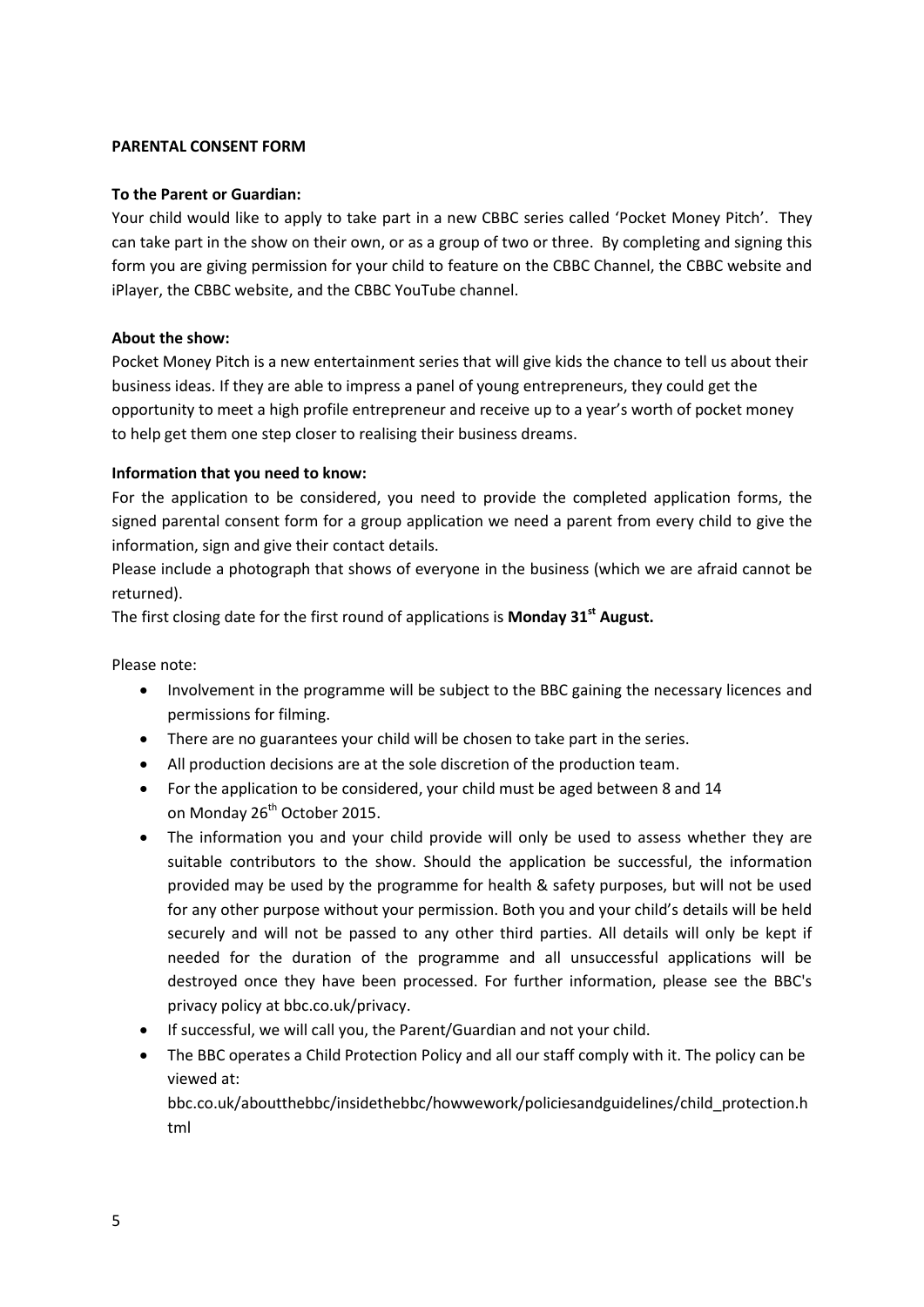#### **FOR PARENTS/GUARDIANS OF EACH CHILD TAKING PART TO COMPLETE**

| My child's name is                            |  |
|-----------------------------------------------|--|
| My name (that I'd like to be addressed as) is |  |

**Does your child have any medical condition that we should be aware of and/or require any special access arrangements for filming. We will make all necessary adjustments and actively encourage applications from all children.**

| Yes:<br>No:                                                                                       |
|---------------------------------------------------------------------------------------------------|
| If yes, please give details:                                                                      |
|                                                                                                   |
|                                                                                                   |
| Has your child appeared on TV before?                                                             |
| Yes:<br>No:                                                                                       |
| If yes, please give details:                                                                      |
|                                                                                                   |
|                                                                                                   |
| Has your child's business been entered into any young business competitions before, or featured   |
| in any media?                                                                                     |
| Yes:<br>No:                                                                                       |
| If yes, please give details:                                                                      |
|                                                                                                   |
|                                                                                                   |
| Do you have any pre-existing family commitments (eg. holidays, weddings etc.) between October     |
| to December?                                                                                      |
| Yes:<br>No:                                                                                       |
| If yes, please give details:                                                                      |
|                                                                                                   |
|                                                                                                   |
| Would you be happy for your child to be considered for other CBBC shows? If we believe your       |
| child may be appropriate for another CBBC show, we will contact you about it and will not contact |
| your child directly. Details will be kept on file for 6 months.                                   |
| No:<br>Yes:                                                                                       |

<u> 1989 - Johann Barn, mars ann an t-Amhain Aonaich an t-Aonaich an t-Aonaich ann an t-Aonaich an t-Aonaich ann </u>

Full name: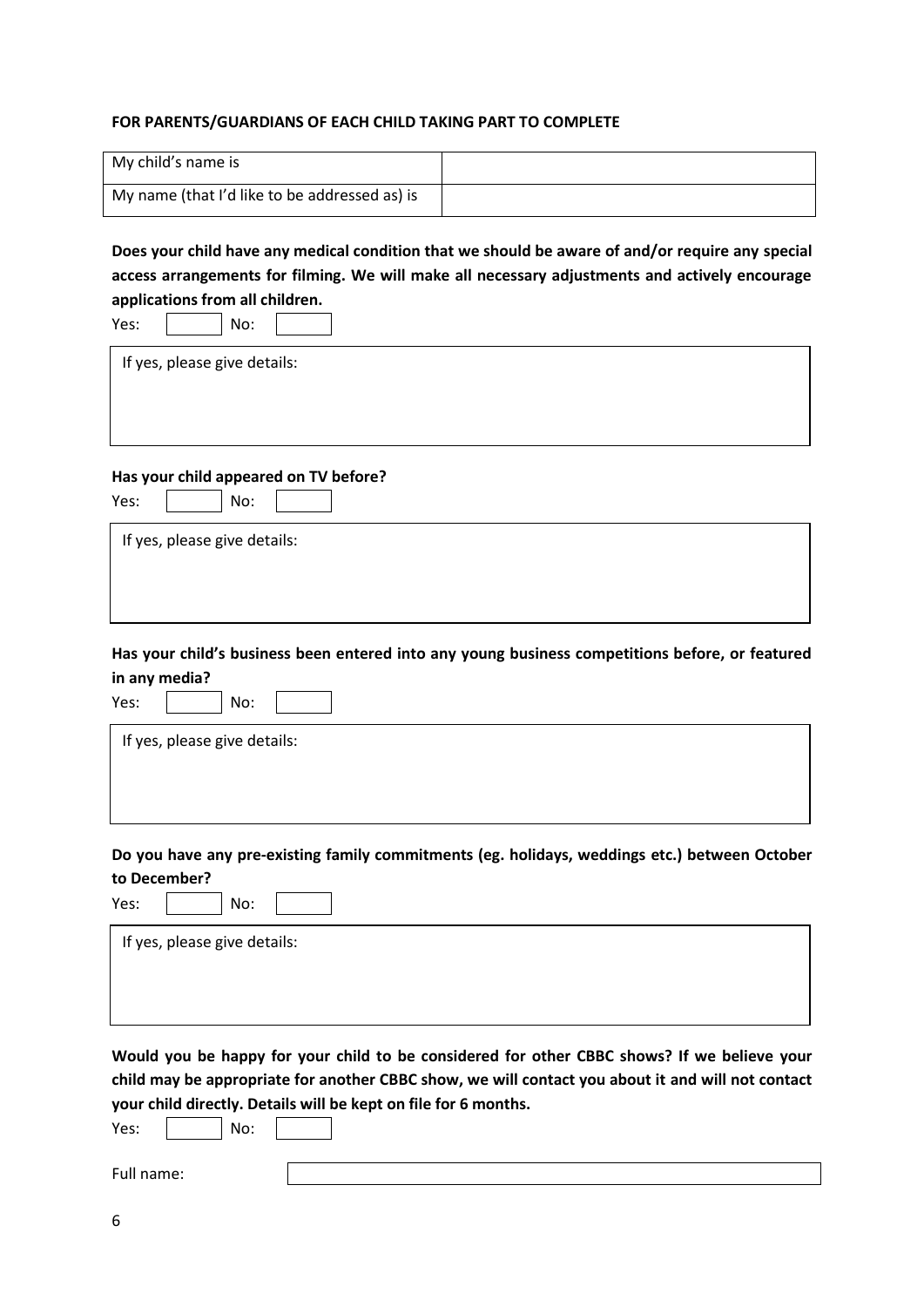| (Please Print)     |                                                                                                                                                   |
|--------------------|---------------------------------------------------------------------------------------------------------------------------------------------------|
| Email:             |                                                                                                                                                   |
| Home phone number: |                                                                                                                                                   |
| Mobile number:     |                                                                                                                                                   |
|                    | I confirm that I have given consent for this application to be considered and I am happy for my child<br>(child's name) to take part if selected. |
| Yes:<br>No:        |                                                                                                                                                   |
|                    | SIGNATURE of the child's parent / guardian (delete as appropriate)                                                                                |
| Date:              |                                                                                                                                                   |

#### **SECOND APPLICANT PARENT/GUARDIAN (IF REQUIRED)**

| My child's name is                            |  |
|-----------------------------------------------|--|
| My name (that I'd like to be addressed as) is |  |

**Does your child have any medical condition that we should be aware of and/or require any special access arrangements for filming. We will make all necessary adjustments and actively encourage applications from all children.**

Yes: No:

If yes, please give details:

#### **Has your child appeared on TV before?**

| Y۰<br>∘ |  |
|---------|--|
|         |  |

No:

If yes, please give details:

## **Has your child's business been entered into any young business competitions before, or featured in any media?**

Yes: No:

 $\overline{a}$ 

If yes, please give details: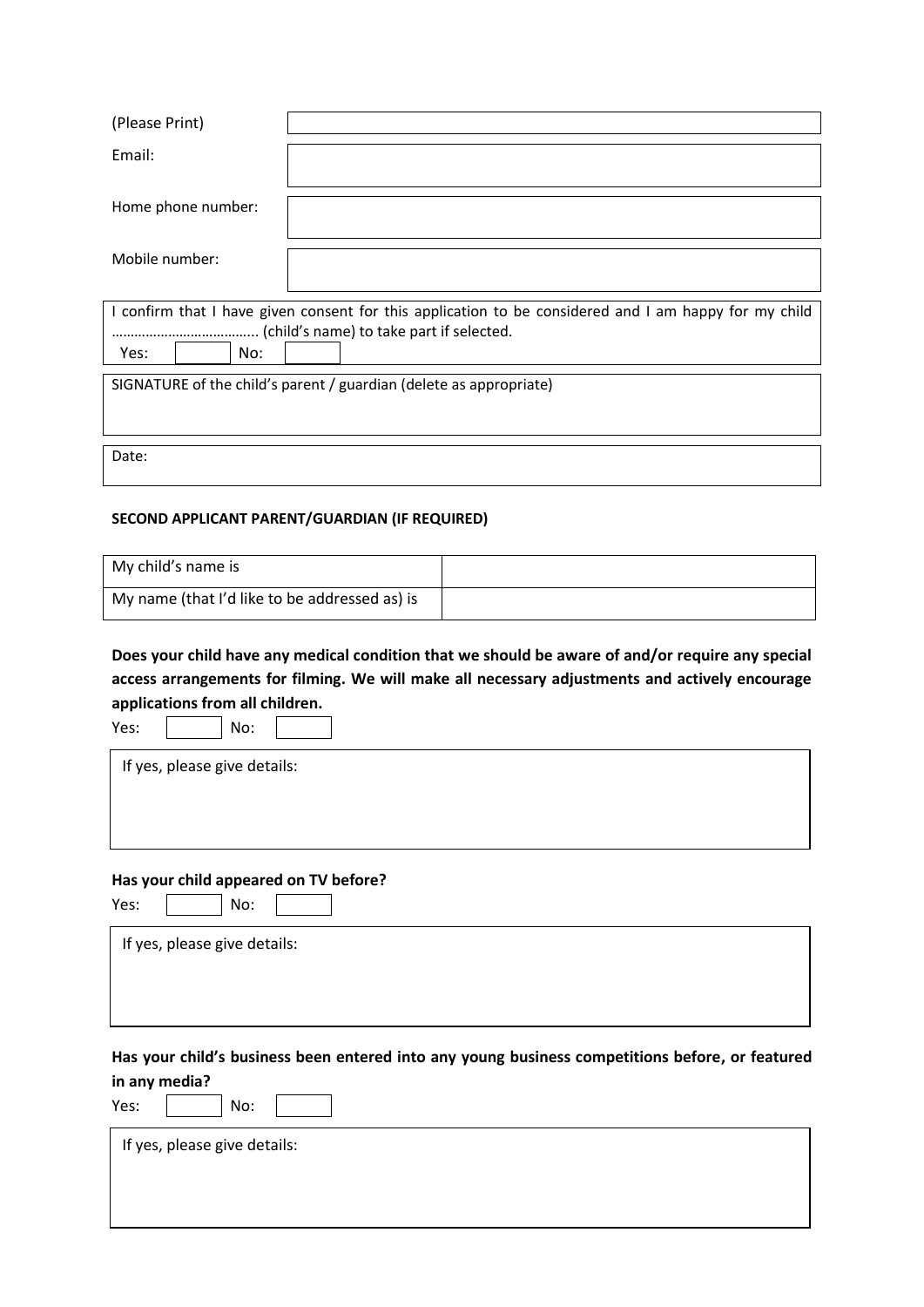**Do you have any pre-existing family commitments (eg. holidays, weddings etc.) between October to December?**

| Yes: |                              | No: |  |  |  |
|------|------------------------------|-----|--|--|--|
|      | If yes, please give details: |     |  |  |  |
|      |                              |     |  |  |  |

**Would you be happy for your child to be considered for other CBBC shows? If we believe your child may be appropriate for another CBBC show, we will contact you about it and will not contact your child directly. Details will be kept on file for 6 months.**

Yes:  $\vert$   $\vert$  No:  $\vert$ 

| Full name:                                                         |  |     |  |                                                                                                       |
|--------------------------------------------------------------------|--|-----|--|-------------------------------------------------------------------------------------------------------|
| (Please Print)                                                     |  |     |  |                                                                                                       |
|                                                                    |  |     |  |                                                                                                       |
| Email:                                                             |  |     |  |                                                                                                       |
|                                                                    |  |     |  |                                                                                                       |
|                                                                    |  |     |  |                                                                                                       |
| Home phone number:                                                 |  |     |  |                                                                                                       |
|                                                                    |  |     |  |                                                                                                       |
|                                                                    |  |     |  |                                                                                                       |
| Mobile number:                                                     |  |     |  |                                                                                                       |
|                                                                    |  |     |  |                                                                                                       |
|                                                                    |  |     |  |                                                                                                       |
|                                                                    |  |     |  | I confirm that I have given consent for this application to be considered and I am happy for my child |
|                                                                    |  |     |  | (child's name) to take part if selected.                                                              |
| Yes:                                                               |  | No: |  |                                                                                                       |
|                                                                    |  |     |  |                                                                                                       |
| SIGNATURE of the child's parent / guardian (delete as appropriate) |  |     |  |                                                                                                       |
|                                                                    |  |     |  |                                                                                                       |
|                                                                    |  |     |  |                                                                                                       |

Date:

## **THIRD APPLICANT PARENT/GUARDIAN CONTACT DETAILS (IF REQUIRED)**

| My child's name is                            |  |
|-----------------------------------------------|--|
| My name (that I'd like to be addressed as) is |  |

**Does your child have any medical condition that we should be aware of and/or require any special access arrangements for filming. We will make all necessary adjustments and actively encourage applications from all children.**

Yes: No:

**The Common** 

If yes, please give details: